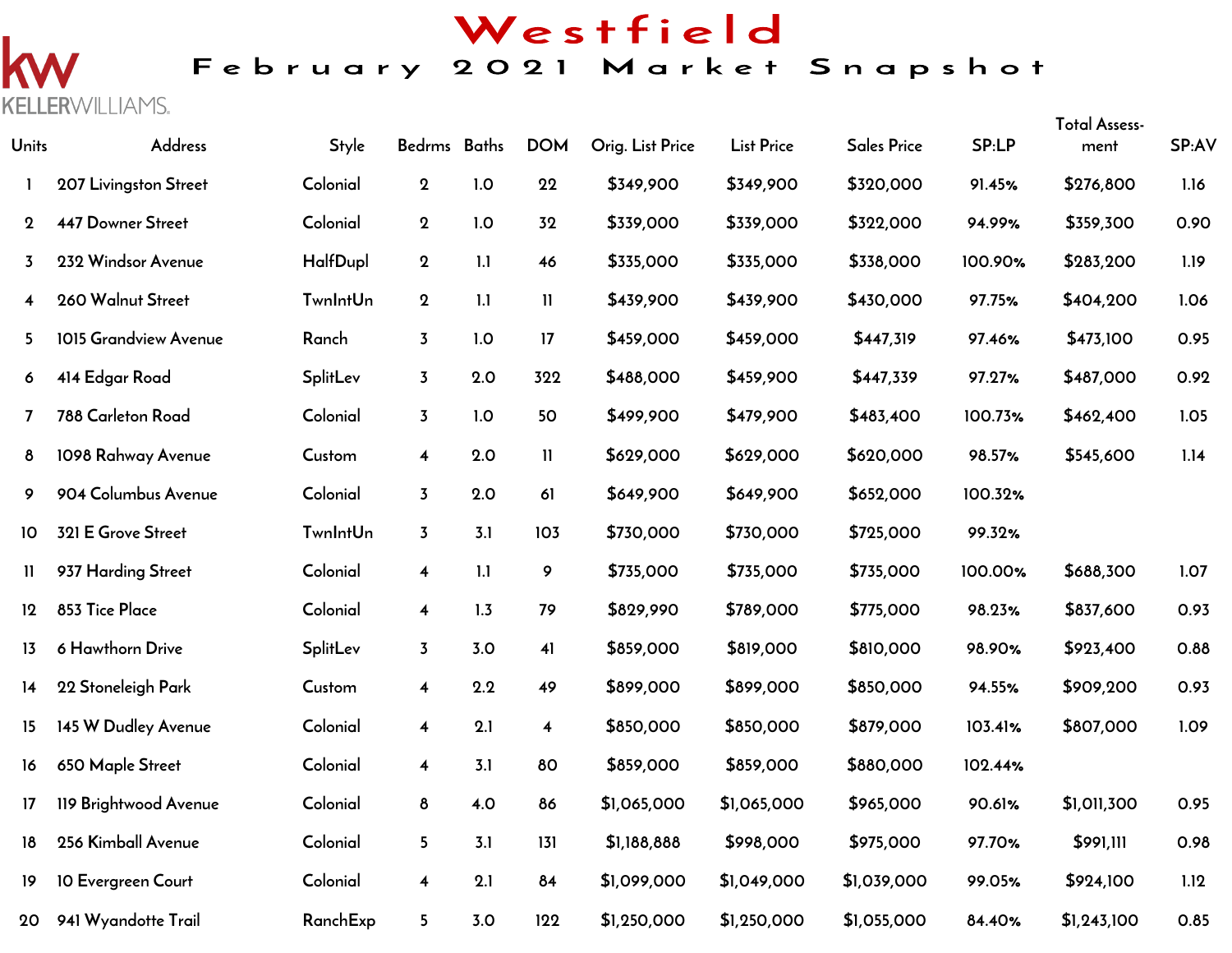# Westfield

## February 2021 Market Snapshot

# $\mathsf{K}$ **KELLER**WILLIAMS.

| <b>Units</b> | Address              | Style    | Bedrms Baths            |     | <b>DOM</b> | Orig. List Price | <b>List Price</b> | <b>Sales Price</b> | SP:LP   | <b>Total Assess-</b><br>ment | SP:AV |
|--------------|----------------------|----------|-------------------------|-----|------------|------------------|-------------------|--------------------|---------|------------------------------|-------|
| 21           | 184 Harrow Road      | Colonial | $\overline{\mathbf{4}}$ | 4.1 | 92         | \$1,299,900      | \$1,299,900       | \$1,250,000        | 96.16%  | \$1,093,300                  | 1.14  |
| 22           | 566 Colonial Avenue  | Colonial | 5 <sup>5</sup>          | 3.2 | 7          | \$1,299,000      | \$1,299,000       | \$1,299,000        | 100.00% | \$1,173,200                  | 1.11  |
| 23           | 3 Wychview Drive     | Colonial | 5                       | 4.1 | 82         | \$1,500,000      | \$1,474,900       | \$1,425,000        | 96.62%  | \$1,247,900                  | 1.14  |
| 24           | 435 Wychwood Road    | Colonial | 5 <sup>5</sup>          | 3.2 | 8          | \$1,425,000      | \$1,425,000       | \$1,425,000        | 100.00% | \$1,388,800                  | 1.03  |
| 25           | 14 Wychview Drive    | Colonial | 6                       | 6.1 | 47         | \$1,699,000      | \$1,699,000       | \$1,700,000        | 100.06% | \$1,638,200                  | 1.04  |
| 26           | 1033 Prospect Street | Colonial | 6                       | 5.1 | 14         | \$2,149,000      | \$2,149,000       | \$2,149,000        | 100.00% |                              |       |
| 27           | 808 Lawrence Avenue  | Colonial | 6                       | 7.1 | 15         | \$2,495,000      | \$2,495,000       | \$2,400,000        | 96.19%  | \$2,579,800                  | 0.93  |
| 28           | 1021 Minisink Way    | Colonial | 6                       | 6.1 |            | \$2,899,000      | \$2,899,000       | \$2,650,000        | 91.41%  | \$2,317,600                  | 1.14  |
|              | <b>AVERAGE</b>       |          |                         |     | 58         | \$1,047,156      | \$1,033,046       | \$1,001,645        | 97.45%  |                              | 1.03  |

| <i>Active</i> Listings in Westfield |             |
|-------------------------------------|-------------|
| Number of Units:                    | 55          |
| <b>Average List Price:</b>          | \$1,106,515 |
| Average Days on Market:             | 50          |
|                                     |             |

| "Under Contract" Listings in Westfield |
|----------------------------------------|
| 89                                     |
| \$1,016,227                            |
| 51                                     |
|                                        |